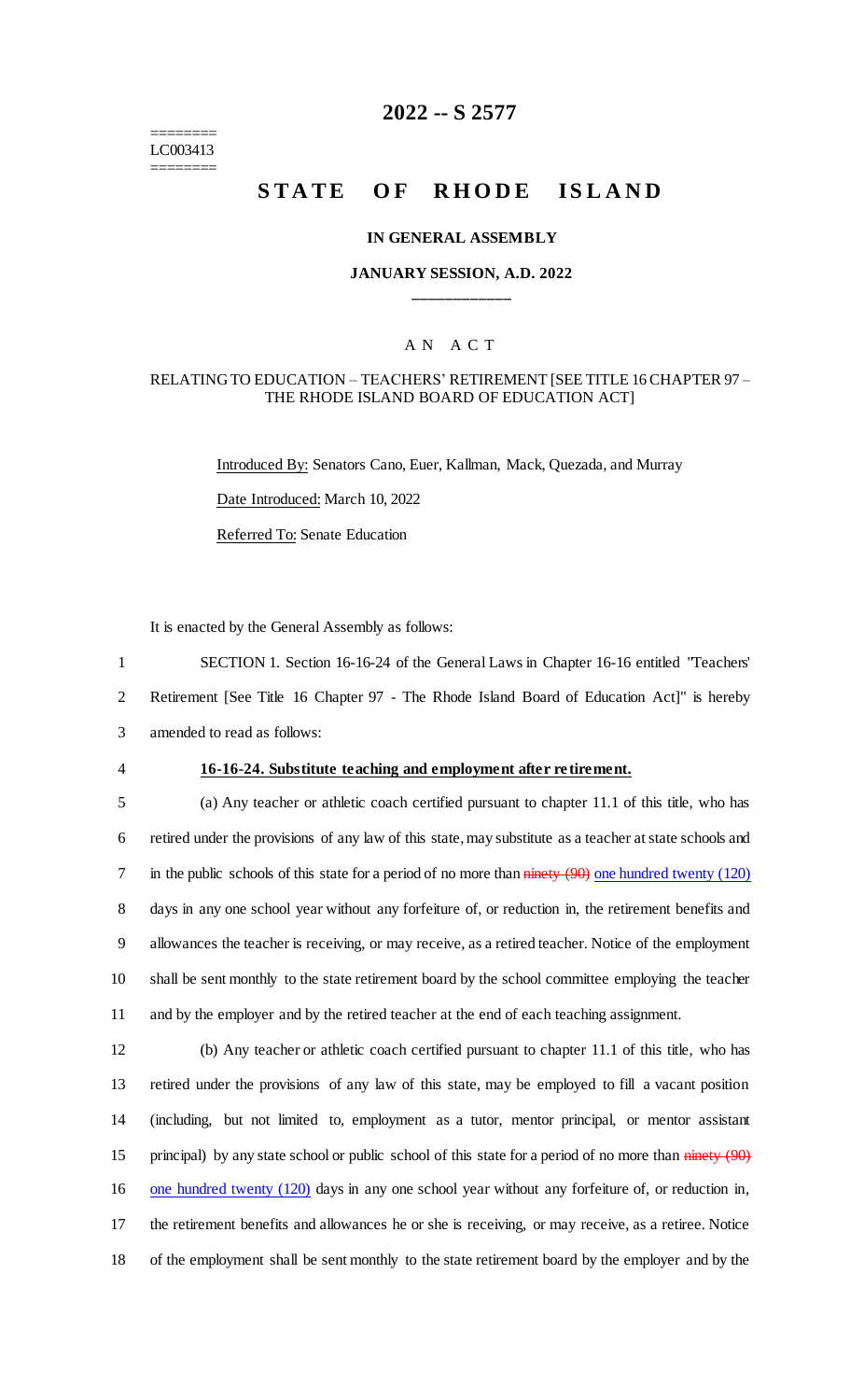retired teacher. Provided, however, that no employment may be offered to a retiree subject to this section after July 1, 2002, unless the employer has made a good-faith effort each school year to fill the position with a nonretired employee without success, and certifies, in writing, that it has done so to the employees' retirement system and to the bargaining agents of all education unions with whom the employer has collective-bargaining agreements.

 (c) Any retired teacher or athletic coach may be employed pursuant to subsections (a) and 7 (b), but in no event shall employment exceed ninety (90) one hundred twenty (120) days.

8 (d) The calculation of the ninety-day (90) one hundred twenty (120) period in any one school year shall be determined by either of the following methods:

 (1) Three (3) hours shall constitute a half day and the number of half days shall be limited to one hundred eighty (180) half days, which shall be the equivalent of ninety (90) full days; or

 (2) Each period per day shall constitute one-fifth (⅕) of a teaching day. Any teacher hired to teach two (2) periods per day shall be deemed to have worked seventy-two (72) full days per 14 year. The computation is two-fifths times one hundred eighty  $(\frac{2}{5} \times 180)$  school days per year, which shall be equivalent to seventy-two (72) full days per year.

 (e) Any retired member of the employees retirement system of Rhode Island under title 36 or 45, who is certified as a substitute teacher, may substitute as a teacher at state schools and in the 18 public schools of this state for a period of no more than  $\frac{1}{\text{minety}}(90)$  one hundred twenty (120) days in any one school year without any forfeiture of, or reduction in, the retirement benefits and allowances the substitute teacher is receiving, or may receive, as a retiree under any title. The other provisions of subsections (b) through (d) shall also be deemed to apply.

SECTION 2. This act shall take effect upon passage.

#### ======== LC003413 ========

LC003413 - Page 2 of 3